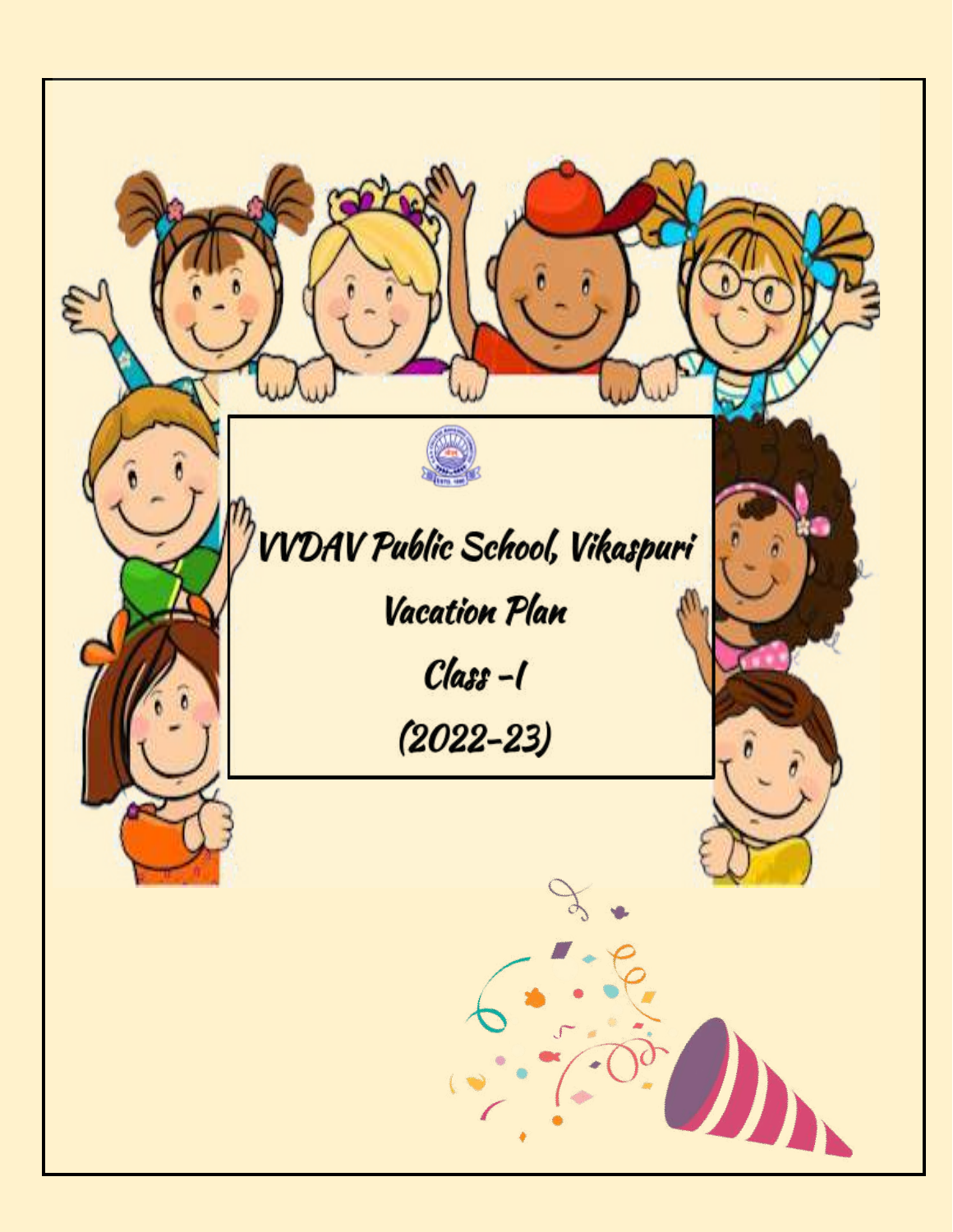#### "Summer is Wonderful , So is a Vacation, It refreshes and rejuvenates; It is a sweet encouragement For Our Hard Work with Deep Love "



#### Dear Parents

It's time that we break up for a promising summer holiday and come back refreshed and rejuvenated. While we wish that our little ones enjoy their gala time with their family and friends, the school also aims to familiarize and acquaint them with the concept of 'fruitful and meaningful use of time '.

Keeping this in view, a comprehensive Holiday Homework schedule has been designed that aims at bringing out the best use of the leisure time by the students. Students are storehouses of talent and energy; we would like you to encourage them to perform the activities/ tasks independently with minimal intervention from their elders. This will help in boosting their critical and creative acumen.

Let us put our best foot forward and help our children become self-dependent, confident , self -reliant and honest citizens of the nation.

Wishing you all a pleasant summer break .

"When educating the minds of our young ones we must not forget to educate their hearts."

#### FEW TIPS AND ACTIVITIES TO MAKE HOLIDAYS FUN AND LEARN TIME FOR KIDS

1. Involving in Household Chores

Assign kids a few tasks which they can easily accomplish like filling water bottles, keeping them in the refrigerator, watering plants, folding washed clothes. Let them have fun while washing their own handkerchief. This is how they can get into the habit of helping out around the house. You will set a pattern that will benefit them when they grow up.

Follow up- activity: To motivate your child give a star or a smiley after imbibing each above mentioned life skill activity.

2. Boosting their Communication Skills

• Help them to learn five new words every day and make a constant effort to use them repeatedly.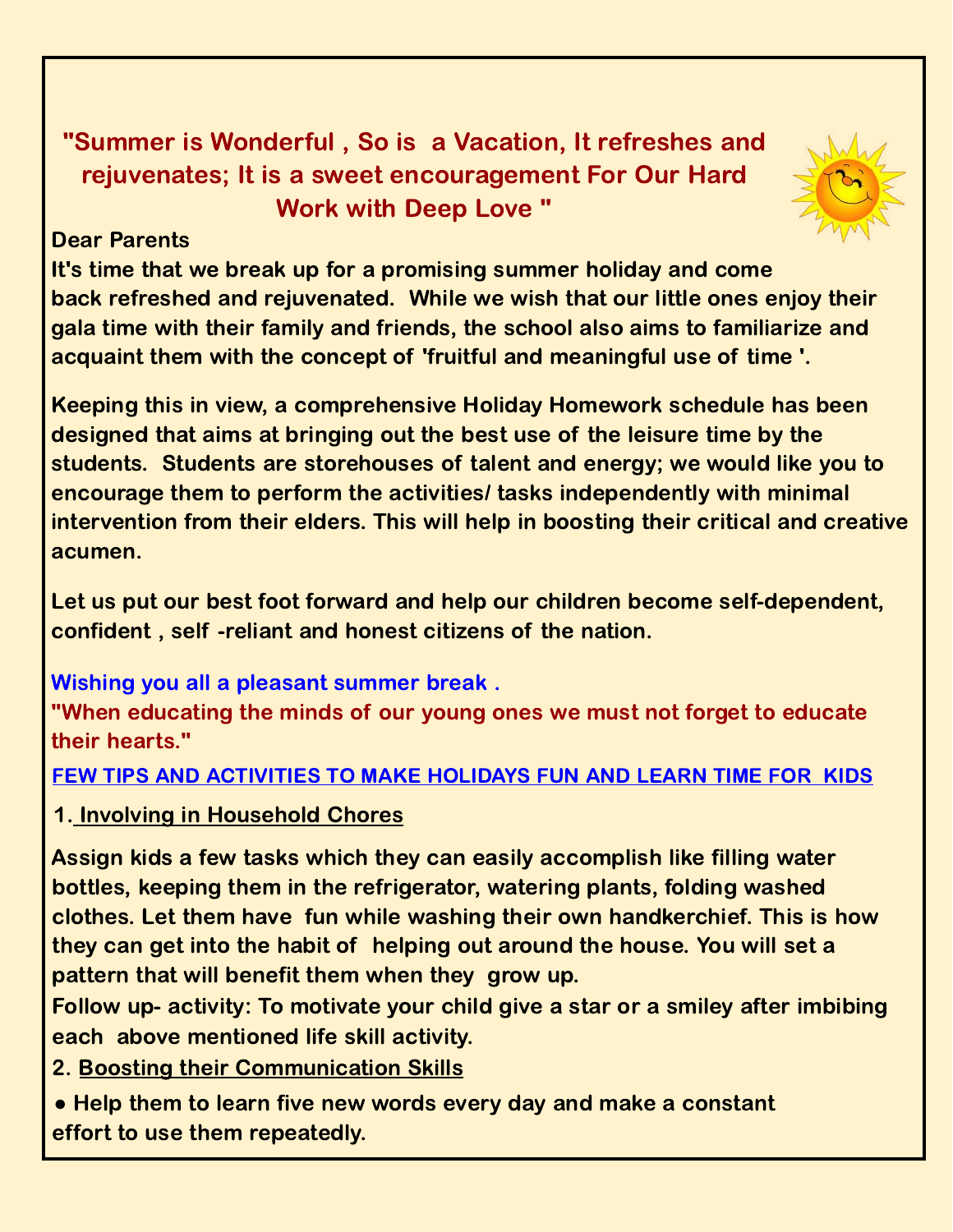● Tell them some good moral based stories in English or Hindi and make them practice to retell at least one story in class.

• Ask them Open Ended Questions For eg. When wrapping a present, putting a large present on a small piece of paper and saying. This won't work. What can we do instead? or if there will be no water on this Earth and so on.

**• Have Fun with Words** 

1)Encourage them to play शब्द अंताक्षरी with other family members

बाजा -जाग- गरम- मगर ……



2)Enjoy playing Word Chain Games with them.

Hut------Tub-----Bat------Tap

• Show and Tell Activity can be a delightful game for kids. Give them a topic like favourite fruit, favourite toy etc. or anything like a ball, a pencil etc. Ask him to speak five lines on it. Do appreciate them for their efforts.

● Picture Reading will also help them to express themselves. Choose any age appropriate picture from a newspaper or magazine and encourage them to speak meaningful sentences in English and Hindi. Add some new words to their vocabulary.

# Please Note:

● Prepare a systematic timetable and follow it religiously from the very first day.

- Guide them for all the practice work and activities.
- Last but not the least,

Handhold your child at every step, make this journey of life, happy and a beautiful one for them, so that one day they create their own golden stories. Wish you all a fun filled, safe and healthy holidays ahead.

LET'S BE A ROLE MODEL FOR THEM.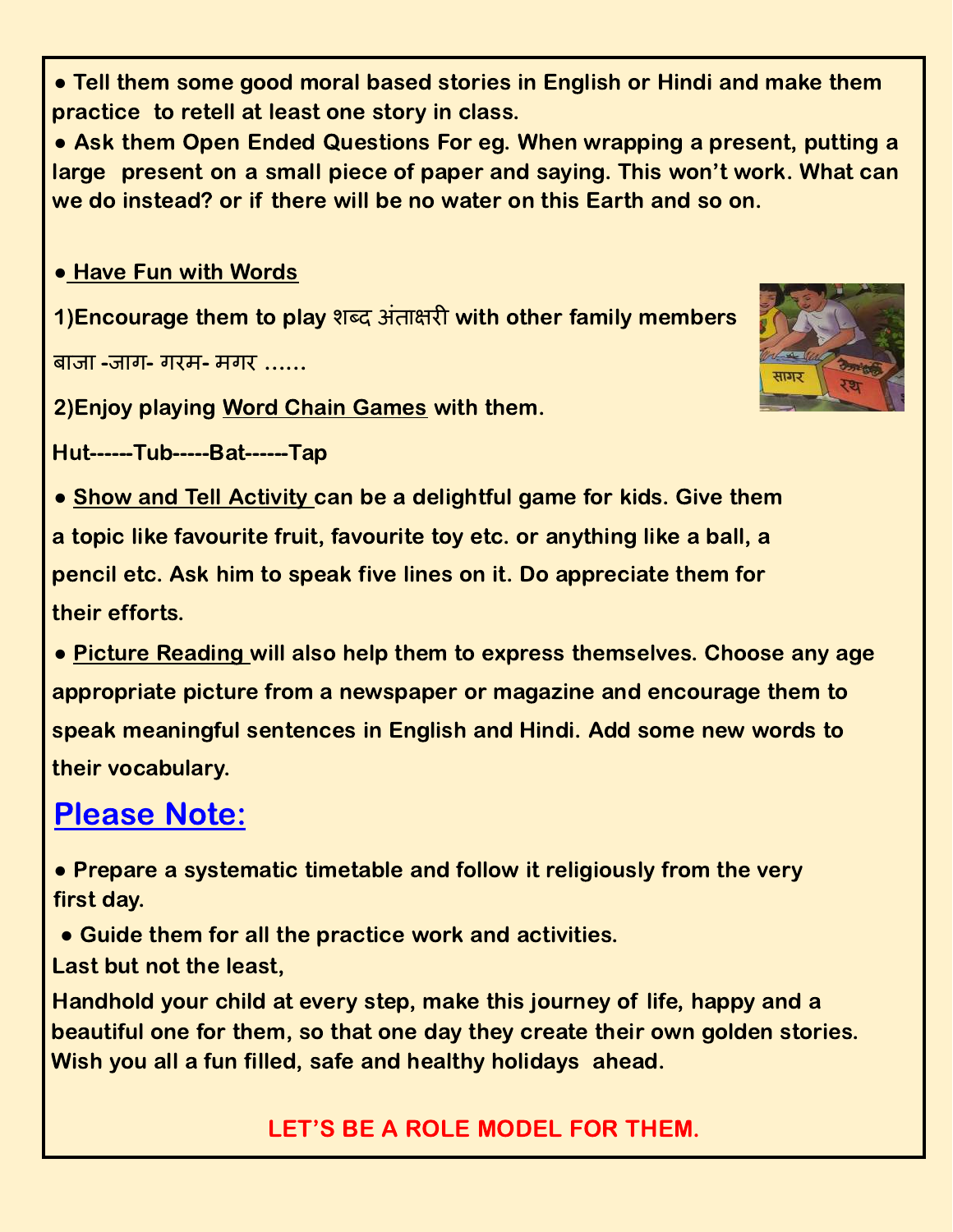## Discover the Joy of Reading

"Today a reader, tomorrow a leader." One of the best habits that we can inculcate in a child is that of reading. A child who enjoys reading will be a child who will have access to the sea of knowledge.So let's help them to inculcate the habit of reading.

- Act as a role model and read in front of your child. Watching you reading magazines, newspapers, and books shows your child that reading is important. Encourage your child to join you with his or her own book while you are reading.
- Creating a reading-friendly environment is one of the quickest ways to ensure that your child develops an interest in reading.You are requested to create a cozy reading corner in your child's room or anywhere in the house.
- To keep them hooked on the book he or she is reading, ask some relevant questions and also encourage him to ask the same from you. Ask what's happened so far, what he thinks will happen next.
- Suggested books for your child to read at this age:
- ➢ Ladybird Books Level 1
- ➢ Pratham Books
- $\triangleright$  Panchatantra stories



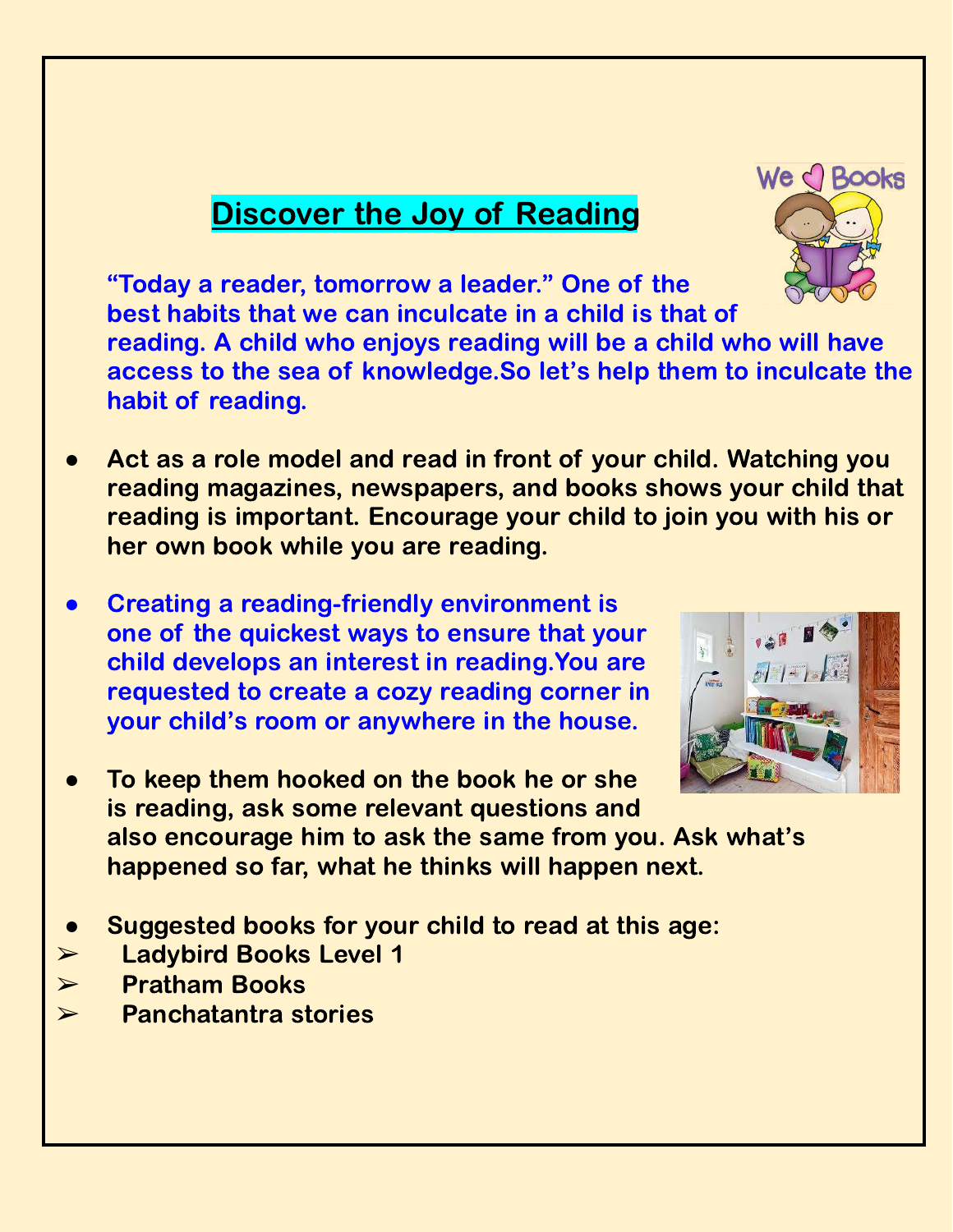# **ENGLISH**

- **Practice framing sentences on commonly used words.**
- Complete your practice book till page 14**.**
- Revise ee and II sounds.

# <u>हिदी</u>

#### ❖ आओ दोहराएँइ और ई मात्रा

- → सुनो और लिखो (श्रुतलेख ) इ और ई मात्रा के शब्दों का अभ्यास 3 IN 1 कार्यपुस्तिका में करें I
- ❖ भाषा माधुरी पृष्ठ 2 से 10 तक पढ़ने का अभ्यास करें l
- ◆ भाषा अभ्यास पृष्ठ 1 से 17 तक पूरी करें ।
- <u>❖ प्रिय अभिभावक दिए गए विषयों में से किसी एक विषय पर बच्चों से चर्चा करें और उन्हें विषय</u> पर आठ से दस वाक्य बोलने के लिए प्रोत्साहित करें <mark>:</mark>

#### विषय

- $>$  'अगर पेड़ न होते'
- $\triangleright$  'जहाँ है हरियाली वहाँ है खुशहाली',
- $\blacktriangleright$  'आओ पेड़ लगाएं-धरती को सुंदर बनाएं',
- $>$  'आज ही पेड़ लगाएंगे तो भविष्य में बड़े ही काम आएंगे' ,
- $\triangleright$  'हम सबने ठाना है प्रकृति को अब बचाना है'

यह मुक्त वाचन की गतिविधि छुट्टियों के बाद कक्षा में भी कराई जाएगी **।** गतिविधि के दौरान कक्षा

में छात्र अपना परिचय देंगे और फिर विषय के बारे में अपने विचार प्रस्तुत करेंगे **I** वे विषय से सम्बंधित चित्र भी दिखा सकते हैं **I** 

### MATHS

#### Revise all the concepts

- Counting ( 1 to 50 )
- Number names ( 1 to 20 )
- After , before , between (1-50)
- Complete book pages 1 to 18
- 2 D shapes : triangle, circle, square , rectangle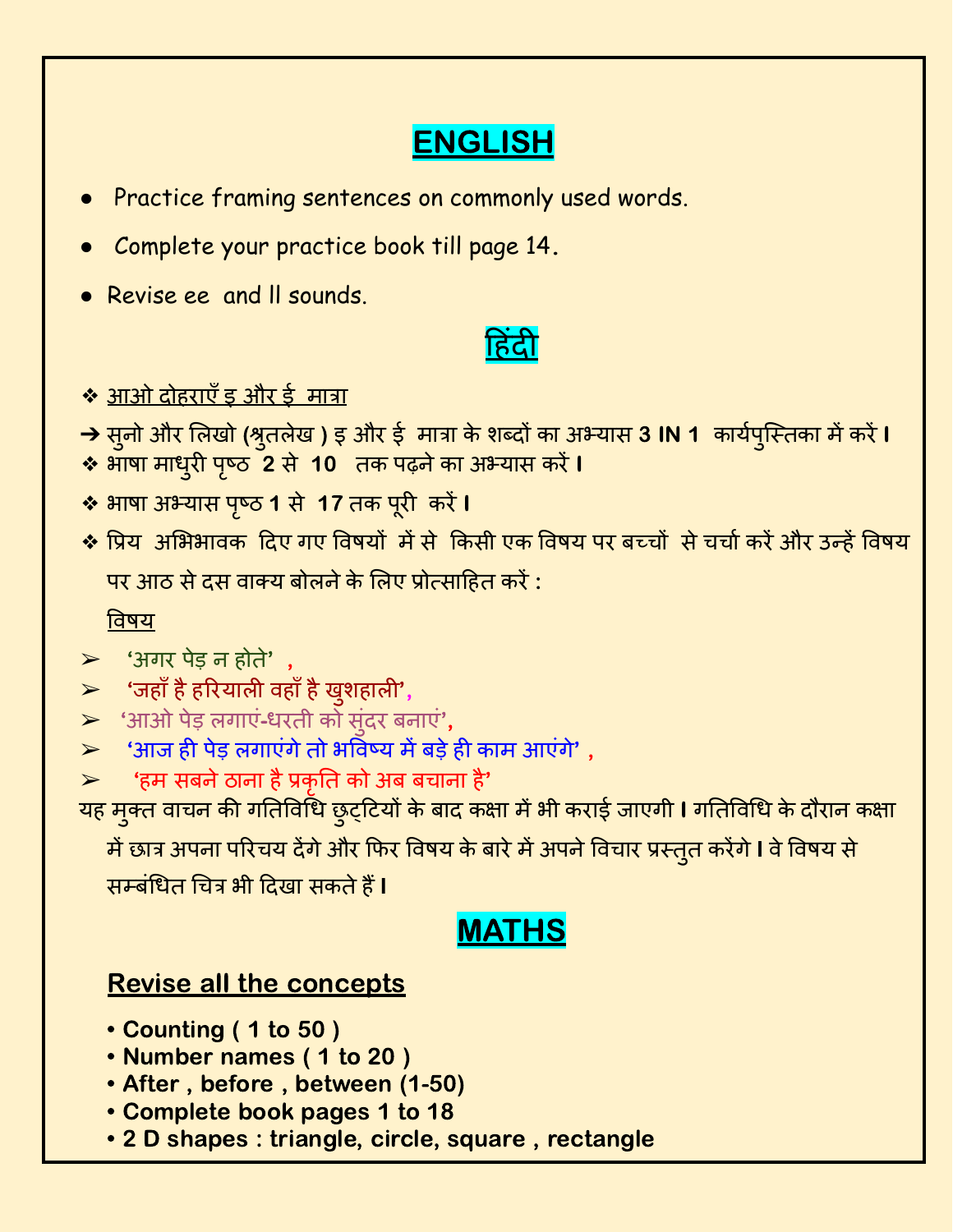#### Fun Activities :

- 1. COUNTING : Do you love to play with snakes and ladders?
	- ❖ Design your own game board.
	- ❖ Take a square paper or thick sheet on that draw small 50 squares. You can draw snakes and ladders of different shapes and sizes , colour them and write the counting from 1 to 50.
	- ❖ You have learned the counting and your board is ready to play.
	- ❖ You can paste it on an old copy cover if available.



❖ You can have idea from the given picture:

#### 2. Number Names +- Fun Activity (to be done in 3 in 1 notebook)

| <b>GAMES</b> | NO. OF LETTERS IN<br><b>EACH WORD</b> | NUMBER NAMES |
|--------------|---------------------------------------|--------------|
| Cricket      |                                       | Seven        |
| Basketball   |                                       |              |
| Golf         |                                       |              |
| Hockey       |                                       |              |
| Throwball    |                                       |              |
| Table tennis |                                       |              |
| Football     |                                       |              |
| Chess        |                                       |              |

You can also do the same activity with the names of your family members, write the names of your family members,count the number of letters and write their number names.

3. 2 D SHAPES- Fun Activity



On a coloured A4 size sheet, make a tabular column like shown below :

| <b>Triangle</b>  | <b>Hanger</b>                                        |  |
|------------------|------------------------------------------------------|--|
| <b>Rectangle</b> | <b>Door</b>                                          |  |
|                  |                                                      |  |
|                  | d other shange and find out different shange in veur |  |

Add other shapes and find out different shapes in your house and Write their names in respective columns.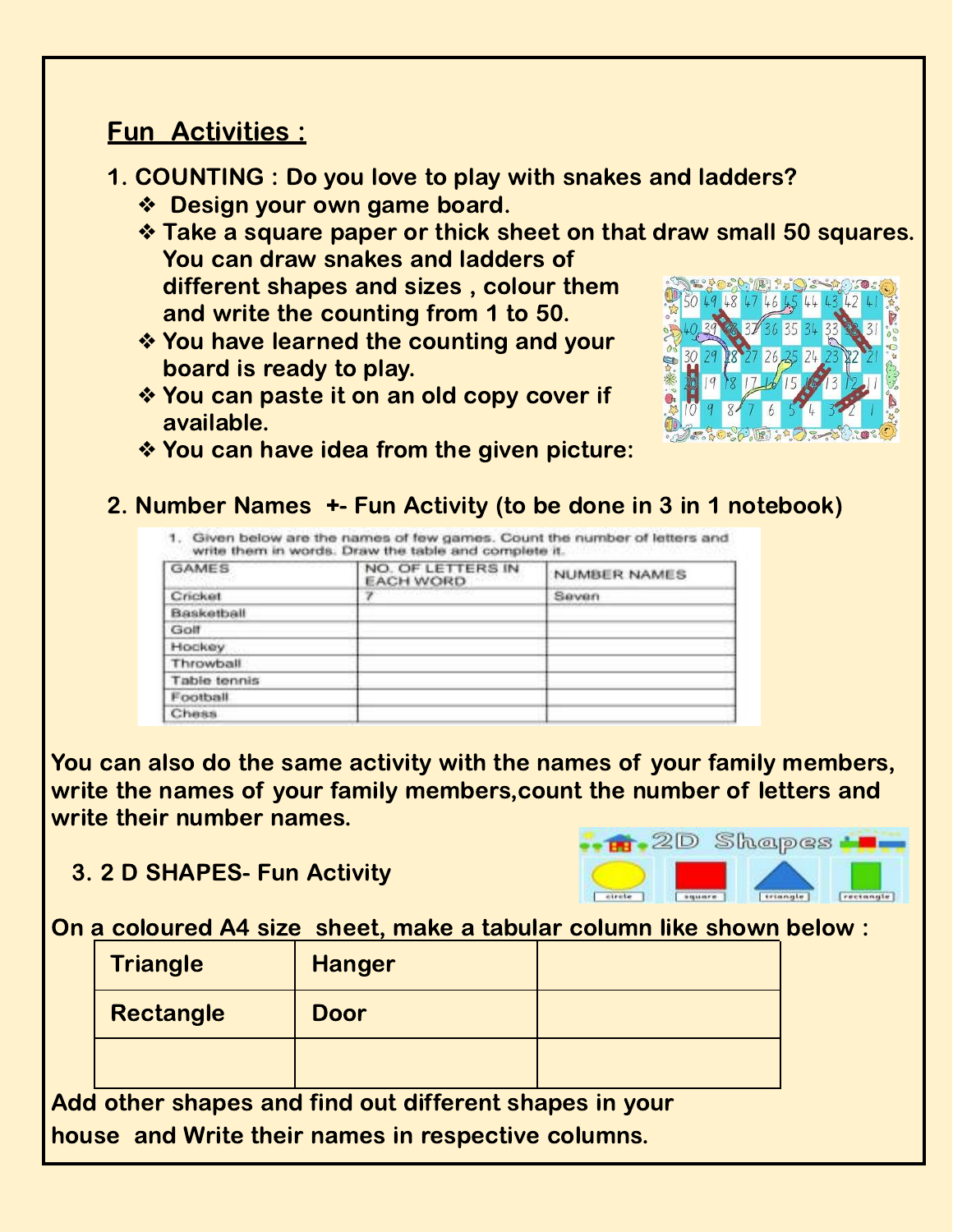# **EVS**

- **Complete Book pg. No 1 in EVS book (My Living World)**
- **●** Learn the names of body parts as done in class.
- **●** Fun Activity- HEALTHY FOOD CAMPAIGN WITH MY FAMILY
	- $\triangleright$  Learn the names of fruits, vegetables or pulses you are eating daily.

Talk about their colour and taste.Eat healthy and be strong.

➢ As we cannot go out ,so organise an IN HOUSE PICNIC with your family members.Plan a healthy menu with the help of your family. Grab the sheet and



 $\bullet$ .

spread it in your living room. Discuss the importance of eating healthy food. Enjoy musical activities.

# ART AND CRAFT

### MY CREATIVE PALETTE

- **●** Draw an outline of your favourite thing and paste small coloured paper balls/ foil balls in it.
- Create a figure like a robot/ a house /a boat /an animal or a bird using geometric shapes.
- Make a scene on NATURE THEME and do some clay art in it. You can create some trees ,birds, animals etc. using clay.
- **General Instructions for Colouring:** 
	- $\triangleright$  Colour in one direction always.
	- $\triangleright$  Colour inside the figure or shape.
	- $\triangleright$  Do outline with bold lines.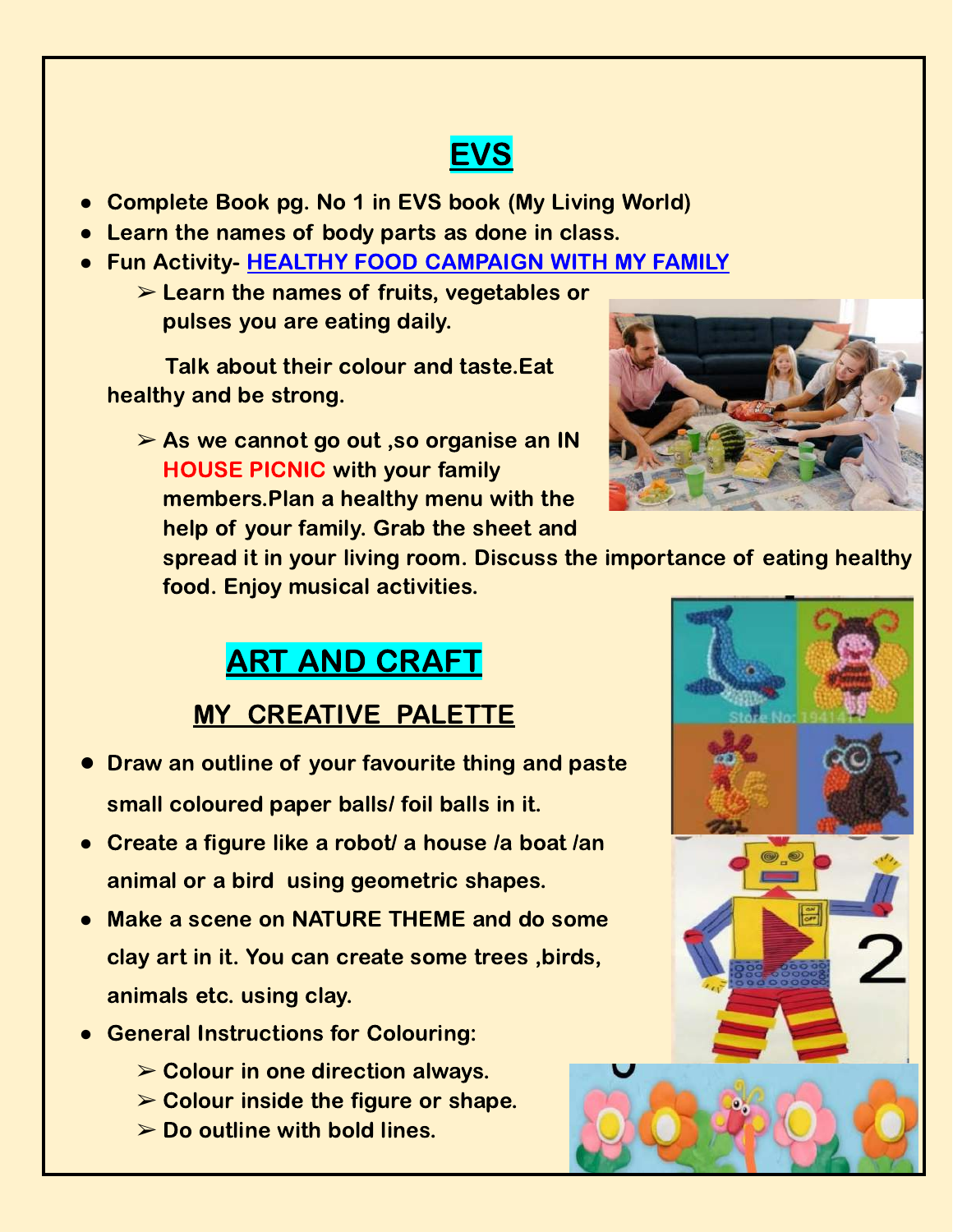### **ECO BRICKS PROJECT**







Art & Craft CLASSES:PRESCHOOL-5th **Holiday Home work ECO BRICKS PROJECT** 

#### Dear students,

As you all know that single use plastic is extremely harmful for the environment.

it doesn't get dissolved as is dangerous for animals too. Let's show our care for Mother Nature by doing something creative and interesting.

#### **\*"ECO BRICKS"\***

We can use a plastic bottle packed with used plastic wrappers to a set density. They serve as reusable plastic bricks

#### Method to make a Eco brick---

Take 1 litre or 2 litres used plastic bottle. Clean it properly and fill it with all the DRY plastic waste like wrappers of biscuits , waffers, chocolate/ washed milk pouches/ plastic bags etc. Fill as many as wrappers in the bottle with the help of a stick you can stuff it and make a solid plastic brick. Make at least 5 Eco bricks and bring after summer break. Enjoy your self!



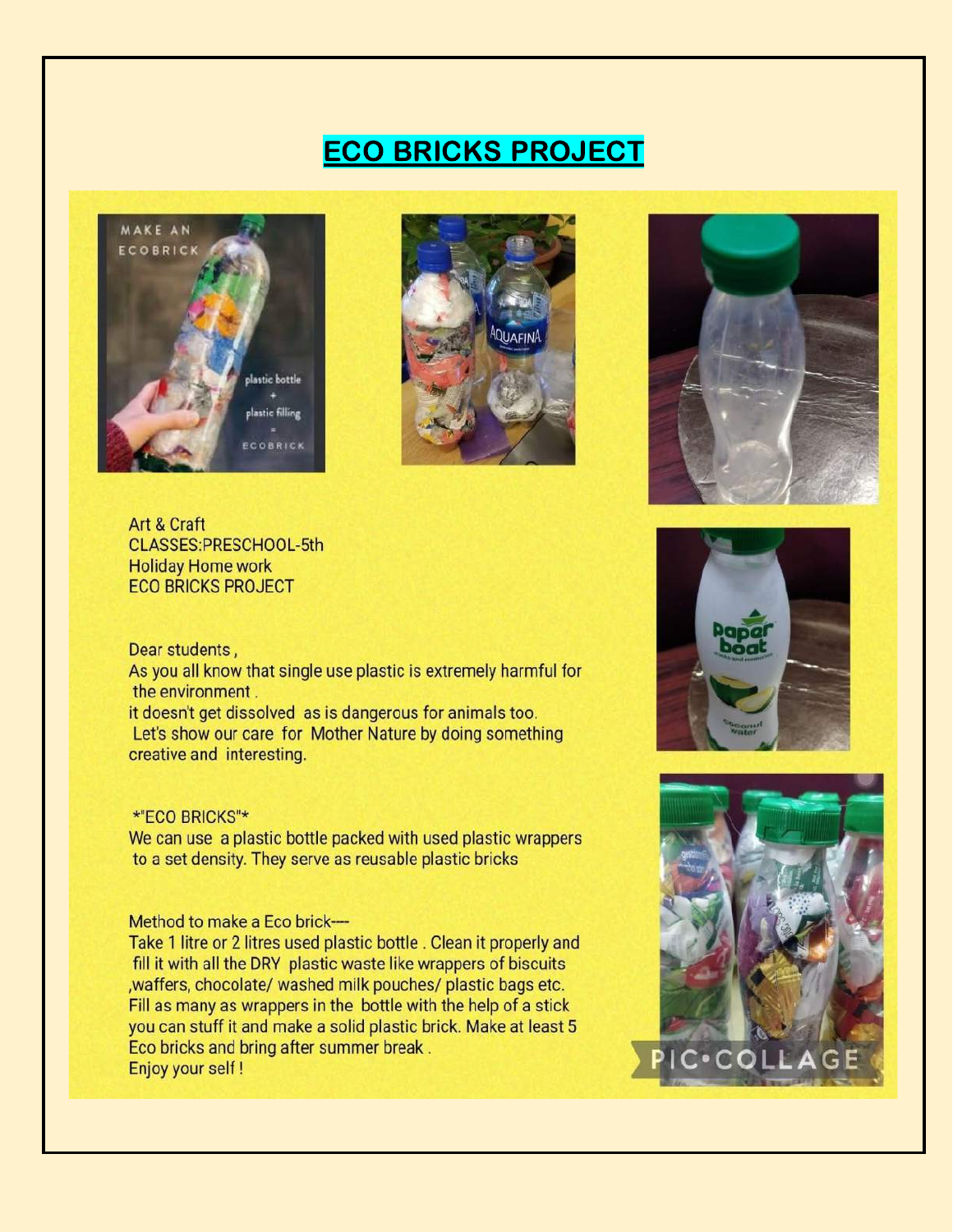# INTERNATIONAL FATHER'S DAY ACTIVITY

FATHER'S DAY is observed on the third Sunday of June.It honours all fathers, grandfathers and father figures for their contribution.So on this Father's Day:

- ➢ Pamper your dad
- $\triangleright$  Make him feel special in every small way
- $\triangleright$  Surprise him by giving him a card and a small gift.
- $\triangleright$  Decide his dress for the day, Taking special care to choose his favourite colour
- $\triangleright$  Prepare a mouth watering recipe which might become his all time favourite.

An example for one such recipe is given below: Recipe Time: Yummy Healthy Caterpillar Salad

#### What You will need:

- 1 tomato
- 1 cucumber
- Some cabbage leaves
- 2 to 3 coriander leaves
- Pepper ,salt,lemon



#### How to make:

- 1. Slice 1 tomato and use 1 slice of it to make the caterpillar's head.
- 2. Slice 1 cucumber. Use the sliced pieces to make the caterpillar's body.
- 3. Chop some cabbage to make the grass on which caterpillars crawl.
- 4. Use mint or coriander leaves to make eyes and nose.
- 5. Add some salt ,pepper and lemon on it.

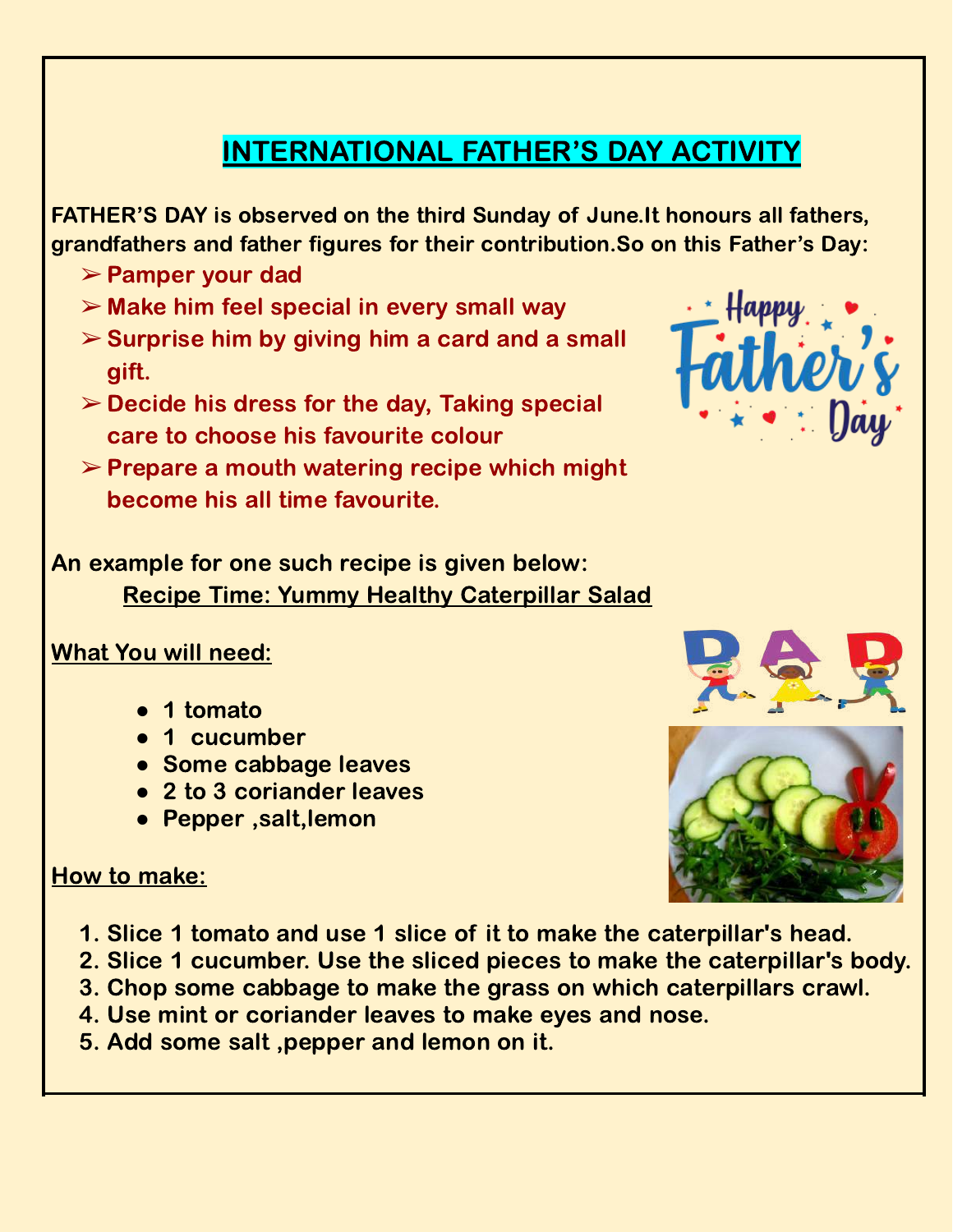\* Click some pictures or make small videos of the day to share with the class teacher

## **SPORTS AND FITNESS ACTIVITIES**

## **BEGIN WITH PRAYER- GAYTRI MANTRA**

# ACTIVITY - 1 **TOSSING ACTIVITY**

watch the video and do after: https://youtu.be/XhG7N-yM1TU

- Toss the ball in the air from one hand, then track it and catch it with the same hand
- Level up by tossing the ball in air, clap your hands and catch it.
- A bit change by tossing the ball, clap behind the back and catch it again.

NOTE: REPEAT ALL

# ACTIVITY -2 **DRIBBLING DRILLS**

watch the video and do after: https://youtu.be/coCdV86FPeQ

- Rotate the ball around your kness and waist.
- Dribble the ball using your fingers not your palms, do not bounce the ball higher than your waist

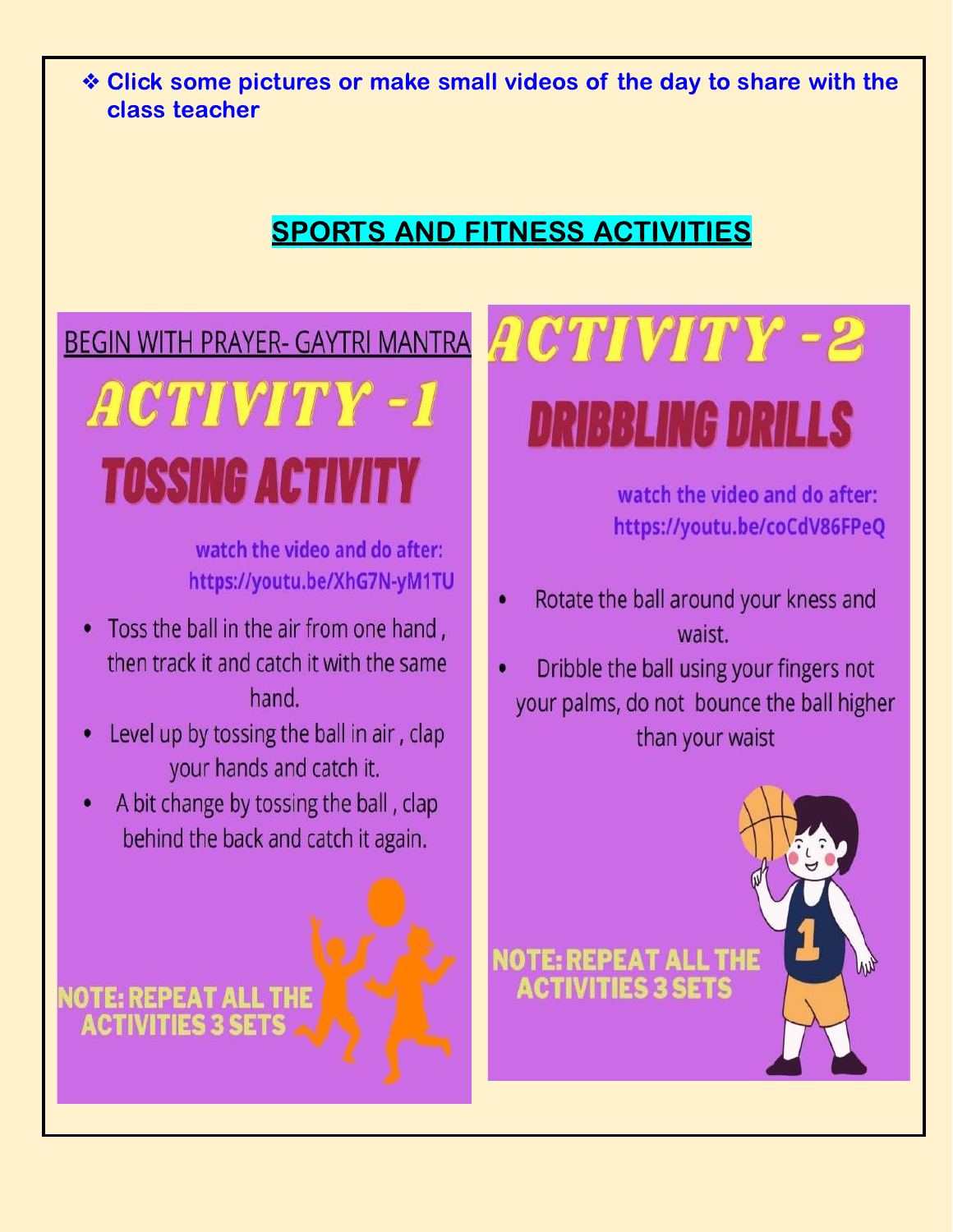

NOTE: REPEAT ALL THE **ACTIVITIES 3 SETS** 

# ACTIVITY - 24 **STACK ATTACK GAME**

watch the video and do after: https://youtu.be/XhG7N-yM1TU

- In Stack Attack, you'll need to create a perfect tower and then restack your cups in a particular fashion to win
- Don't knock that tower over or oops ... you're done (or at least you may as well be)

**NOTE: REPEAT ALL THE CTIVITIES 3** 

# NOTE:

Must share 2 pictures or small video while practising Surya Namaskar(Activity 3) with the class teacher by 20th June,22.